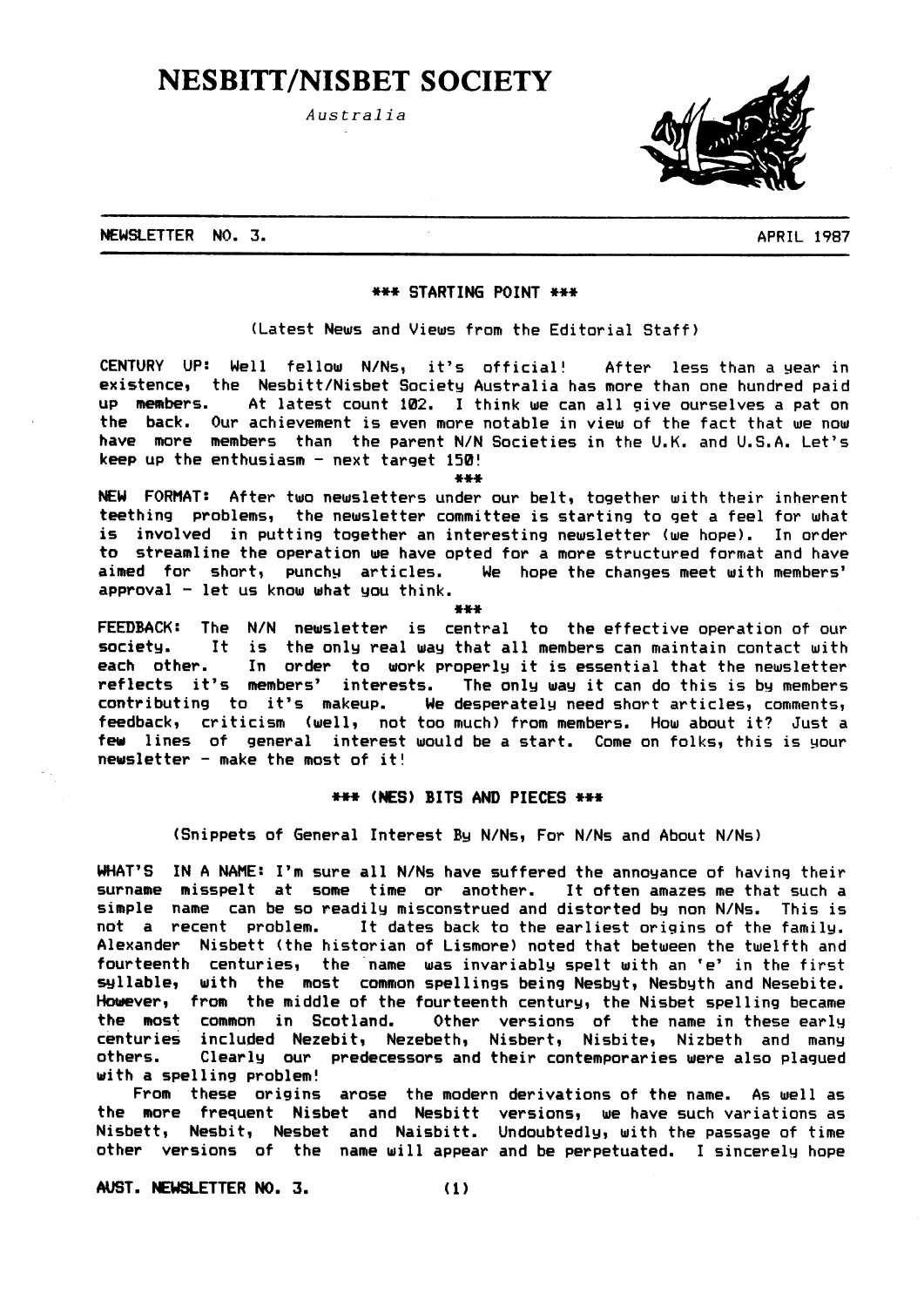that this is not the case for a particular misspelling that recently came my Having thought that I had seen every possible distortion of my name, I way. was quite astonished when a letter came to work addressed to one Ian Neshit. I trust that this was simply a spelling mistake and not a reflection of me Hopefully this derivation of the name will not come into popular personally. usage in the future!

By Dr. Ian T. Nisbet, editorial staff

 $***$ 

PRODIGAL PREDECESSORS: An alert neighbour of the editor recently brought to our attention one of the less auspicious aspects of the history of N/Ns in Australia. On October 22, 1873 two of our forebears appeared before Judge Barry at Sandhurst charged with burglary and larceny. One, David Nesbit, was found guilty and sentenced to four years hard labour. The other, James Nesbit, was found not guilty. David Nesbit had appeared previously on July 17, 1873 (charges not known), and on that occasion had been found not guilty.

 $***$ 

OVERSEAS CONNECTIONS: Those of us N/Ns who are fortunate enough to travel overseas will be pleased to note contacts available through the society. Gary Nisbet (a member of the newsletter work party) and his wife Merryn are currently travelling around Europe and the U.K. Through the N/N society, Gary was contacted by Dick Nesbitt, the U.K. president, who very generously offered his hospitality and the chance to look at some of his rare N/N reference books. I'm sure Gary will have plenty to write about in future newsletters. (Brother Andrew is sitting in for Gary to assist in the production of this newsletter).

 $* * *$ 

NESBIT COURT in Castlemaine Victoria is named after Anthony (Tony) John Nesbit,  $b. 1942.$ Tony is the son of N/N Society members, Stan and Pearl (Norris) Nesbit of Castlemaine.

He has been a councillor of the City of Castlemaine since 1967, and Mayor on three occasions - being installed in that office for the first time in 1970. He has been involved in many community activities. Presently he is President of the Mt Alexander Hospital Committee of Management. He is a former President of the Castlemaine Art Gallery Committee; a former member of the Castlemaine Apex Club; a member of the Castlemaine Pioneers and Old Residents Association; and a member of the Vintage Car Club. He has been the Council Representative on many committees at various times. By Pearl Nesbit, member.

\*\*\*

NESBIT & JERGER, Watchmakers Jewellers & Opticians, appears on the sign above one of three shops in the main street of the Western Australian goldmining township of Coolgardie. In front of the shops is a group of people and three camels. The camels were used to carry water to the outback township of the early 1890s.

A two-page photograph of the scene described above appears in the magazine "Two Hundred Years" issue 12, pages 280/281, published by Bay Books, Anzac Parade, Kensington, N.S.W.

# \*\*\* SOCIETY NEWS \*\*\*

A QUIET DAY AT RYE: On Sunday 22nd February a small group journeyed to Rye to enjoy the hospitality and (would you believe) Melbourne's mildly pleasant late summer weather at Ian and Joy Nisbet's holiday cum beach retreat. After lunch some younger N/Ns were even seen sporting beachwear, although most were content to shelter in from the wind either at the beach or back at the house.

Thanks to Ian Joy and Andrew for sharing your "Shangri La" and from one very young N/N, a ride in a jeep. By Ian G. Nisbet, secretary.

 $***$ 

AUST. NEWSLETTER NO. 3.

 $(2)$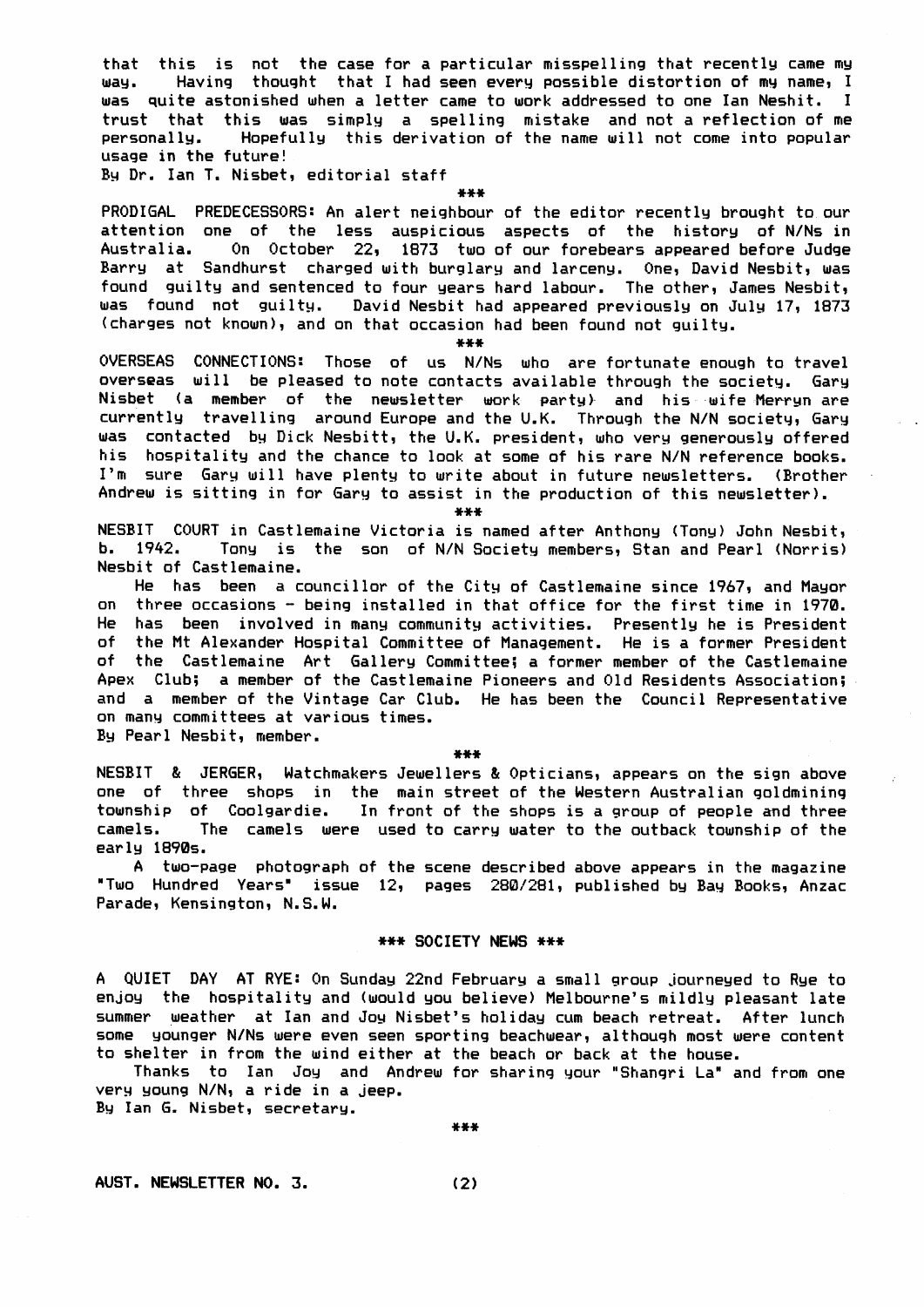WORKSHOP REPORT: Ian G. Nisbet and his wife Leslie were hosts to a small gathering at their home on March 21.

Ian continued on from his previous talk which dealt with, amongst other items, family and state records. He went on to detail the facilities offered by libraries, electoral rolls, genealogical societies, the titles office, educational institutions and finally, professional researchers. The Church of Jesus Christ of Latter-day Saints, and it's vast genealogical library was also given prominence.

We are surely indebted to Ian for his talks; and his article "Getting Started" in three parts - the last of which appears in this newsletter. To both Ian and Leslie, thank you for arranging a warm and congenial get-together and refreshments.

#### GENERAL MEETING - SPEAKER

The Society's first GENERAL MEETING OF MEMBERS will be held on Friday 22nd May 1987 at the home of Joy and Ian M. Nisbet, "St. Abbs", 26 Walnut Road, North Balwyn, 3104, Melbourne, Victoria, commencing at 8 P.M.

Your Executive will submit a report on activities to date and plans for the future.

Our guest speakers are Janet and Bill Gibson. Janet was born in Duns, Berwickshire Scotland (the location of Nisbet House). She went to school there and returns regularly to visit her father. She has agreed to speak to us on "The Borders". This area on the edge of Berwickshire and Northumberland has a special interest for N/Ns. We are fortunate that Janet has consented to tell us of her first-hand experiences.

Bill lived in Glasgow and Aberdeen before emigrating to Australia. He is a member of The Melbourne Scots, and has a wide knowledge of Tartans and Crests.

At the conclusion of the meeting, supper will be served.

We look forward to a large attendence of N/Ns.

R.S.V.P. Joy Nisbet, "St. Abbs", 26 Walnut Road, North Balwyn, 3104, Victoria, Telephone (03) 857 5498, by 15th May 1987.

## \*\*\* FEATURE ARTICLE \*\*\*

(This section is for full length articles of general interest). In this edition we have the third and final section of Ian G. Nisbet's article "GETTING STARTED".

Previously, the importance of family and state records was outlined. In this article we look at other important sources which may assist in broadening your existing knowledge, or if you are fortunate, giving new information.

1. LIBRARIES

While libraries will have a wide range of books on genealogy, family and local histories, the references made below are to specific types of books.

Directories - They contain alphabetical lists of main householders' names and addresses, and trades and professions. While directories may vary in content they can be used as a guide to the approximate year when a person died, or alternatively if seeking contact with a living relative, an address to which a letter may be directed.

Each state library will have it's local directories. The libraries of Edinburgh and Glasgow also have directories which may be useful. The Edinburgh Post Office Directories held by the Edinburgh Library date from 1773. The author has obtained very useful information from the Glasgow Post Office Directories.

AUST. NEWSLETTER NO. 3.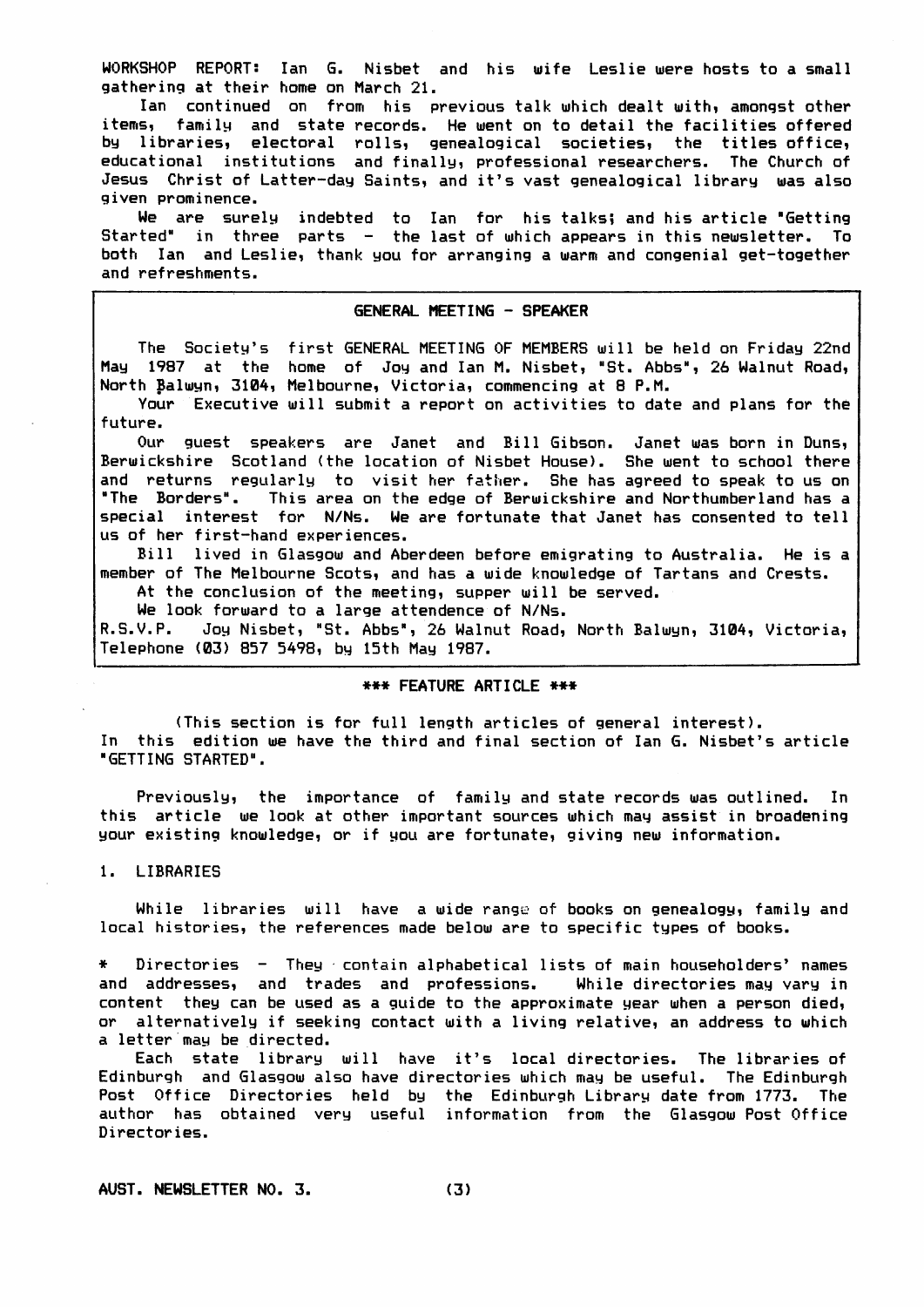\* Local Histories - Local histories of towns and areas may be useful especially if your forebears were local identities or holders of office. €.9. local council members.

\* Electoral Rolls - May be useful in locating or cross referencing.

\* Occupational Listings - Many occupations for one reason or another may be listed. In Victoria (which may differ slightly from the other states, or indeed the U.K.) the following occupational listings are held: chemists, public service, dentists, doctors, lawyers, parliamentarians, teachers etc.

While state libraries have such listings, similar listings are likely to be held by the relevant professional groupings, e.g. there are records of all ministers of parish churches of Scotland dating back to 1560.

# 2. TITLES OFFICE

The purchase sale or lease of land, as now, has always been well documented and the records of such transactions have been recorded and are held at the titles office or it's equivalent. In Australia, early dealings in land are also likelg to be held at the state libraries,

#### 3. EDUCATIONAL INSTITUTIONS

If your forebear received an education other than primary or secondary, and was indentured or even attended university then a record is likely to exist. For example in Edinburgh, owing to a fee being payable for indenture, records exist of apprenticeships going back to the earlg 1700s.

Most universities will have records of it's graduates. The author has a record of all NISBETS who attended the Glasgow School of Art from 1880 to 1954 including dates of ennolment and address at the time of enrolment (magbe useful for census search ) .

## 4. EMPLOYERS

Employers may be able to give a substantial amount of detail on the working life of a forebear, although there may be some reluctance to pass on such information without some persistence or establishment of your bona fides.

## 5. GENEALOGICAL SOCIETIES

There are a number of genealogical or family history societies which may be able to supplg Eource material and/or advice. Some N/Ns belong to such societies and they can and do provide a healthy link between the N/N Society and these organizations. Such Societies include:

(i) The Australian Institute of Genealogical Studies.

(ii) The Genealogical Society.

(iii)The Society of Australian Genealogists.

(In each state, consult your local telephone directory for address and telephone number).

Similar societies exist overseas and in Scotland there are at least four geographically focussed family histories societies including:

(i) Glasgow and West of Scotland FHS.

ii) Aberdeen and N.E. Scotland FHS.

(iii)Tay Valley FHS.

iv) Hiehland FHS.

As with the Nesbitt/Nisbet Society, none undertake research on behalf of indivi duals.

AUST. NEWSLETTER NO. 3. (4)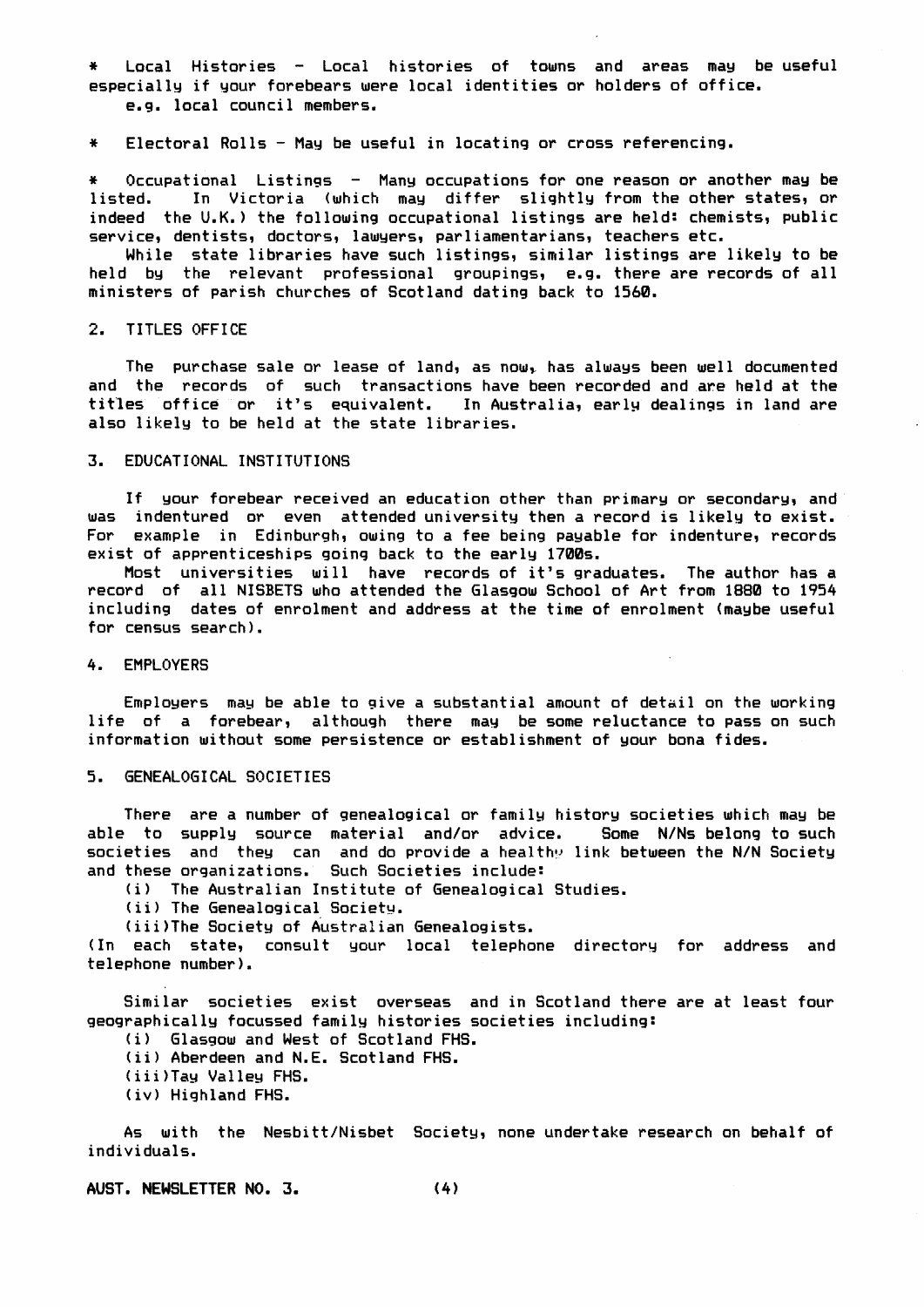# 6. CHURCH OF JESUS CHRIST OF LATTER-DAY SAINTS - The Mormons.

The church has the world's most extensive holdings of genealogical records. Access to nearly all of these records is available through the local Mormon Church.

\* You can registen gour interest in a particular individual uhich then becomes part of a world wide register called the Genealogical Index.

Visiting the local stake (Mormon divisional) library you can view on microfiche many of the Births, Deaths and Marriage records from across the world. The author discovered a marriage recorded in 1784 on such a microfiche at the Heidelberg, Victoria, stake library. (See your telephone directory for the address of the librarg in gour state).

# 7. RESEARCHERS

Professionals are available at a fee to conduct family history research on goup behalf. In Australia addresses mag be obtained bg contacting the Societg of Genealogists. In Scotland, the Genealogical Register Office for Scotland in it's Ancestry Leaflet lists 19 such researchers who are available to carry out uork on gour behalf.

## 8. SCOTS ANCESTRY RESEARCH SOCIETY

A non profit organization promoting research into Scots ancestrg uill also undertake research for a fee.

A final word: in the above and previous articles the various sources of information which may assist you have been outlined. The process of researching out information is not an exact science and my advice to anyone starting out is firstly, ask yourself "if someone wanted to find information on me, where would they enquire/write/visit", then set about doing the same for your forebears, but with a little wider sweep. Good luck!

EDITOR'S N0TE: The neu, address of the Genealogical Societg of Victoria is Floors 5 & 6, Curtin House, 252 Swanston Street, Melbourne 3000, Victoria.

#### \*\*\* WANTED \*\*\*

#### Member's Searches

For descendents of John NISBET, born Ararat 1859, died 1902. Married Carol Sanders 1887 in Victoria. For descendents of Robert Thompson NISBET, born Ararat 1866. Married Mary RYAN 1890. Contact Mrs. Lyndell Watson, 30 Mitchell Road, Boxhill North, 3129. Victoria.

\*\*\*

NISBET, Margaret - b. 1800, Chapleton, New Kilpatrick, Stirlingshire; m. 1819 William DALGLISH, b. 1799, Dumbarton. Children: David, b. 1820; John, b. 1822; Alexander, b. 1830; James, b. 1836; Margaret, b. 1839. All arrived at Moreton Bay Queensland 3/6/1857 on the "Hastings", accompanied by Margaret's brother William. They moved to North Melbourne in September 1857. William NISBET and David DALGLISH uere at Port Albert 1860-1961.

Contact James E. NISBET, 53 Yeo-Str<mark>eet,</mark> Cremorne, 2090, N.S.W., Ph. (02) 90 1943.

Note: James is in the earlg stages of arranging a meeting of N/Ns in the Sgdneg area and would welcome enquiries from any interested N/Ns.

\*\*\*

AUST. NEWSLETTER NO. 3. (5)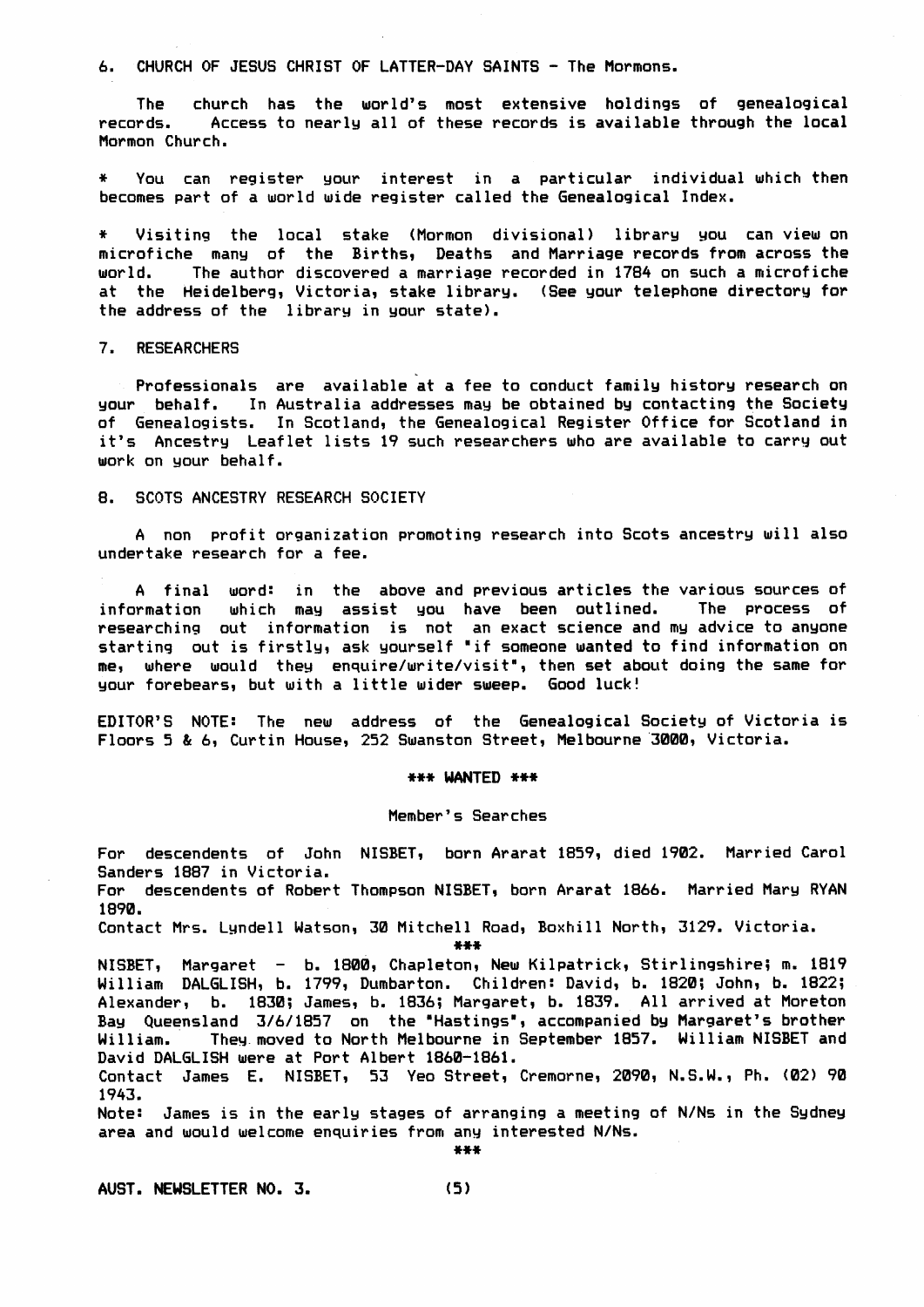ANY SUCCESS: Members who have had searches published in previous newsletters are requested to give some indication of the success (or failure) of their search. A short note about new information obtained, or new contacts made would be of interest to other members and may encourage others to submit searches of their own.

# \*\*\* FOUND \*\*\*

## (Nesbitt/Nisbet Arrivals 1827-1833)

From the book "Shipping Arrivals and Departures 1803-1833" by I.H. Nicholson, first published in 1983 by Roebuck Society, publication No. 30.

Alexander NISBET, R.N., was ship surgeon on the 'Grenada' which departed London England on 10/9/1826 and arrived at Port Jackson (Sydney Australia) on 9/1/1827. The Master was Jn TRAC(E)Y, and the ship carried 83 female prisoners, 38 free women, 28 children, ship/CT, 408/480, 4th trip.

 $***$ 

Dr. NESBET was a passenger on the 'Medway', 450 tons, 4 guns, Master B. W(R)IGHT; which departed Sydney on 2/2/1830 and arrived in Tasmania (?), on 16/2/1830.

| *** NOTICE BOAR-D *** |         |                |                                                                 |  |  |
|-----------------------|---------|----------------|-----------------------------------------------------------------|--|--|
|                       |         |                | (Upcoming Events in the Local and Overseas N/N Calendar).       |  |  |
| 1987                  | May     | 14.            | U.K. N/N Society Meeting, Naval House Lomdon.                   |  |  |
|                       | May     | 22.            | General Meeting - Guest Speaker. (Please see page 3).           |  |  |
|                       | June    | $\blacksquare$ | Closing date for material for inclusion in Newsletter<br>No. 4. |  |  |
|                       | July    |                | Newsletter.                                                     |  |  |
|                       | Aug.    |                | Workshop.                                                       |  |  |
|                       | Sept.   |                | Annual General Meeting.                                         |  |  |
|                       | $0$ ct. |                | Newsletter.                                                     |  |  |
|                       | Nov.    |                | Pre-Christmas Social event.                                     |  |  |
| 1988                  | Jan.    |                | Newsletter.                                                     |  |  |
|                       | Aug.    | 14.            | International N/N Gathering, Jedburgh, Scotland.                |  |  |
|                       |         |                | Further details as they come to hand.                           |  |  |

#### \*\*\* OBITUARIES \*\*\*

Members of the N/N Society will be saddened to learn of the passing of two fellow members:

NISBET, Kenneth Francis Nigel, (26/2/1907 - 7/3/1987). Ken was a foundation member of the society, a member of the social committee and the father of Gavin our treasurer.

\*\*\*

NESBIT, Harry Maxwell, (27/6/1913 - 22/2/1987). Max took an interest in the development of the N/N society and was one of the first members. He was a brother of our newsletter editor, Bruce.

 $+ + +$ 

AUST. NEWSLETTER NO. 3. (6)